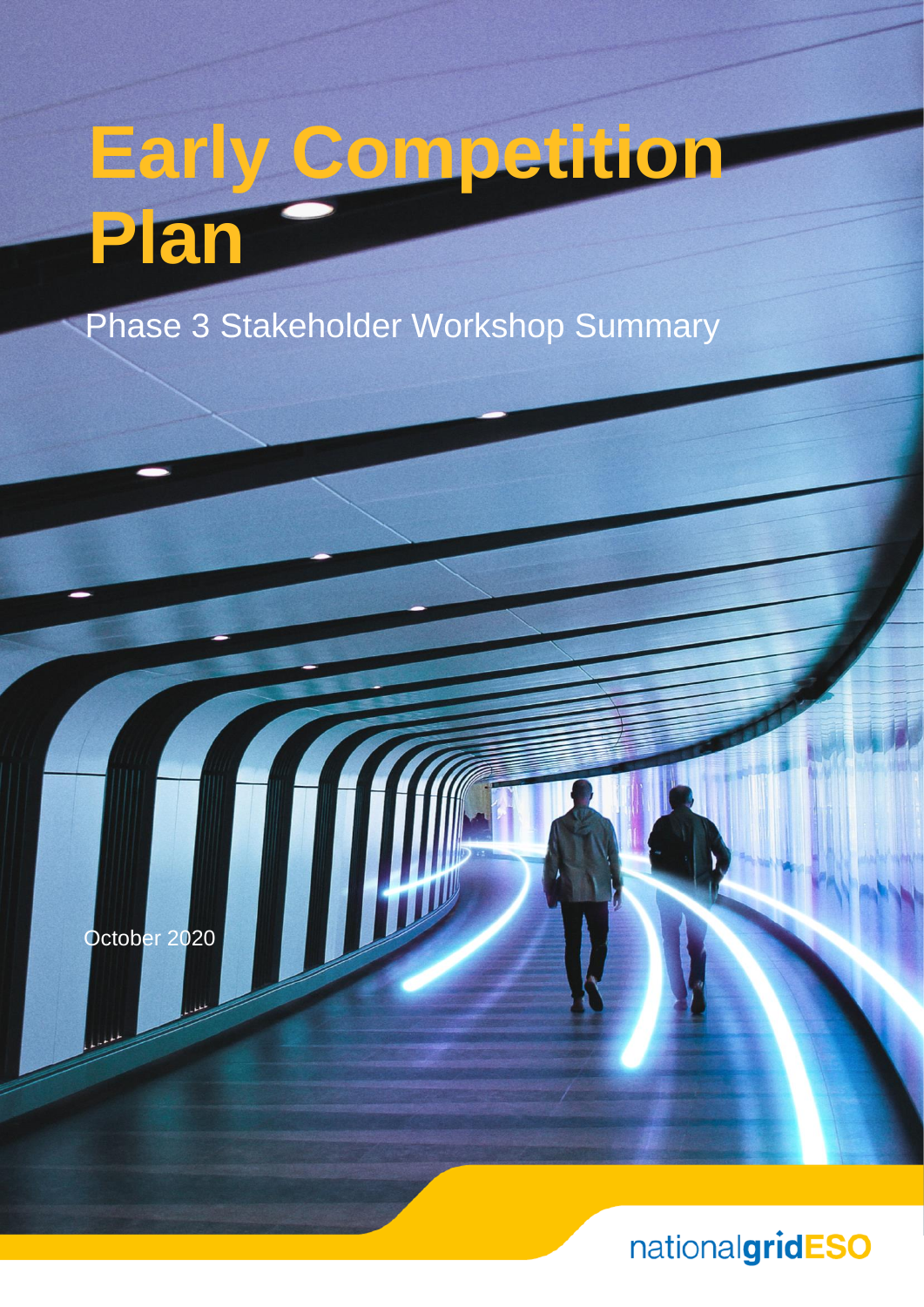## <span id="page-1-0"></span>**Contents**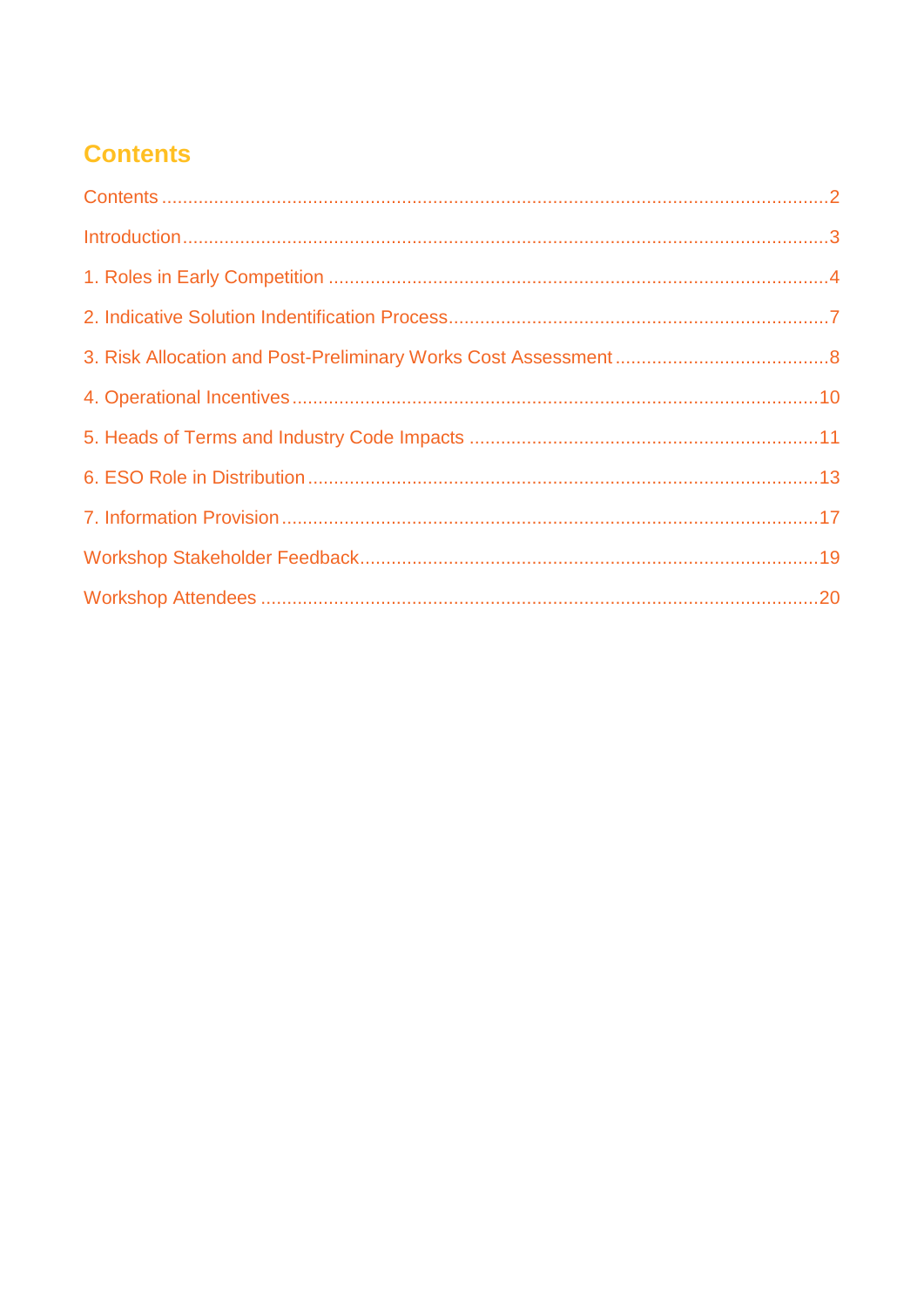### <span id="page-2-0"></span>**Introduction**

As part of the Phase 3 Early Competition Plan (ECP) development, National Grid ESO facilitated a series of virtual workshops in September and October 2020. In total, 13 individual workshops on seven subject areas were held covering a number of topics requiring further development.

The aim of these sessions was to seek stakeholders views on a selected number of topics in order to inform further development of the Early Competition's end-to-end model.

We recognise that stakeholder feedback is critical for the development of Early Competition, and therefore we will review and consider all feedback raised during these workshops. Key stakeholder messages will be reflected in the Phase 3 Consultation, which is due to be published December 2020.

The workshops focused on the following areas:

#### **Phase 3 Workshops**

| 1              | Roles in Competition                                              |  |
|----------------|-------------------------------------------------------------------|--|
| $\overline{2}$ | <b>Indicative Solution Identification Process</b>                 |  |
| 3              | <b>Risk Allocation and Post-Preliminary Works Cost Assessment</b> |  |
| $\overline{4}$ | <b>Operational Incentives</b>                                     |  |
| 5              | Heads of Terms and Industry Code Impacts                          |  |
| 6              | <b>ESO Role in Distribution</b>                                   |  |
| $\overline{7}$ | <b>Information Provision</b>                                      |  |

This document consolidates key messages from stakeholders for each subject area. The received feedback will be used to further develop these areas and inform the Phase 3 Consultation thinking, where we will document how we arrived at the latest position on the Early Competition's end-to-end model.

Following each workshop, the attendees were also asked to provide feedback on what went well in this series of workshops and what we can improve going forward. Results from the survey are included at the end of this document.

Stakeholders are invited to send any additional feedback or comments to:

[box.earlycompetition@nationalgrideso.com](mailto:box.earlycompetition@nationalgrideso.com)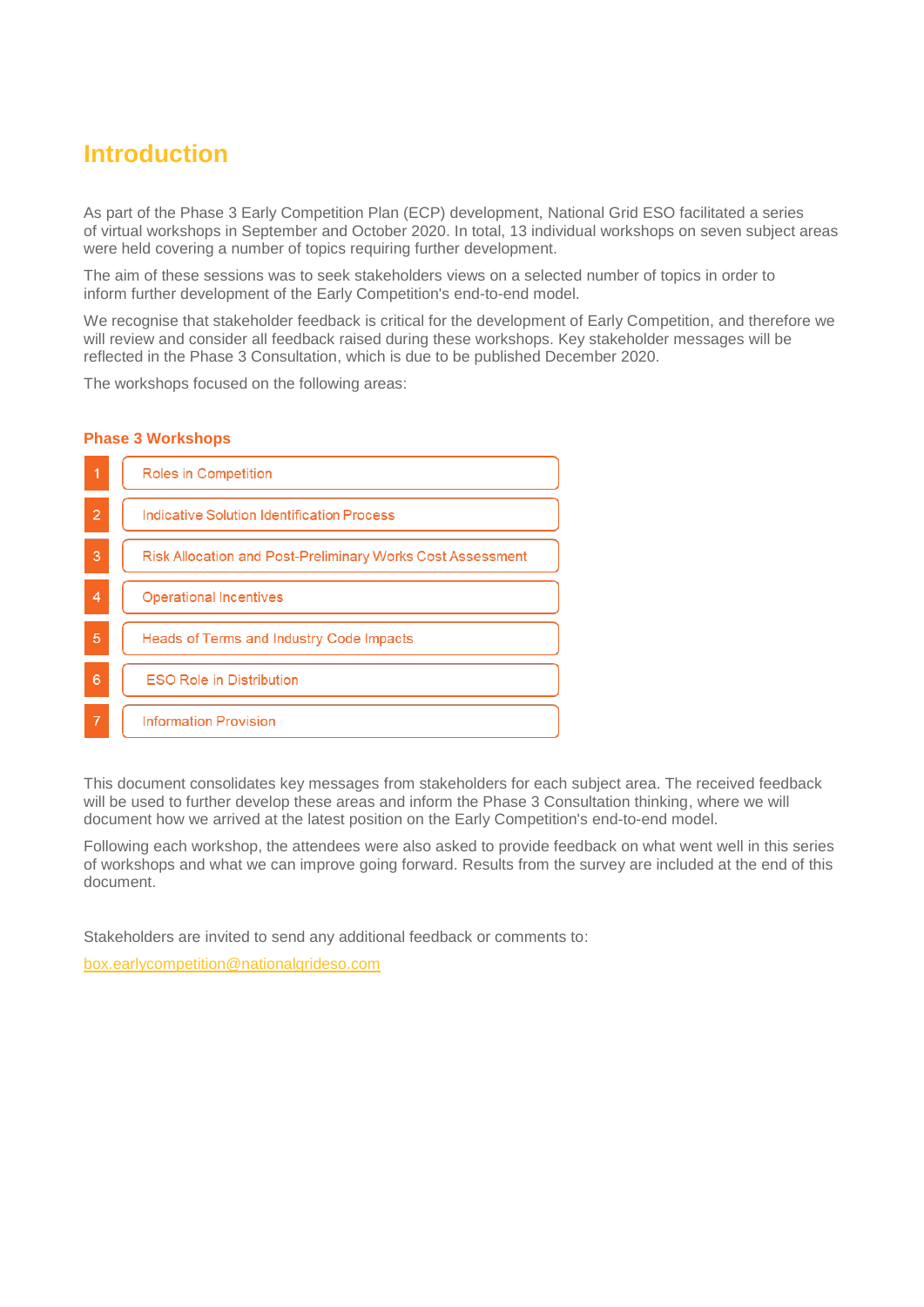## <span id="page-3-0"></span>**1. Roles in Early Competition**

The focus of this workshop was to identify which entities would be best placed to carry out each role and the potential advantages and disadvantages of the selected entities owning key roles in the early competition process. The webinar slides have been also published on the [Early Competition Plan Project](https://www.nationalgrideso.com/future-energy/projects/early-competition-plan) website in order to supplement this summary.

#### **Procurement Body**



*ESO asked stakeholders to express their views on which entity should play the role of a procurement body and what are the potential advantages and disadvantages of Ofgem, third party or the ESO owning this role.*



**Who do you think is best placed to carry out the procurement body role?**

Generally, stakeholders agreed that the procurement body role needs further clarity, particularly in areas around the cost assessment review, tender design, and appeal processes.

A Public Sector Stakeholder suggested that all the proposed parties can be engaged in the process, referencing examples from other regions, e.g. Asia and Latin America.

One of the Transmission Owners (TOs) commented that Ofgem and the ESO should share the procurement body responsibilities, noting that more parties involved in the tender process would provide greater confidence in the process compared to if only one party would run the tenders.

Some potential equity investors highlighted that their views of who is best placed to take on the procurement body role are influenced by their concerns over the ESO's perceived conflict of interest and overreliance on the incumbent TOs in this process.

#### **Contract Counterparty**



*ESO asked stakeholders to express their views on which entity should play the role of a contract counterparty and what are the potential advantages and disadvantages of a third party or the ESO owning this role.*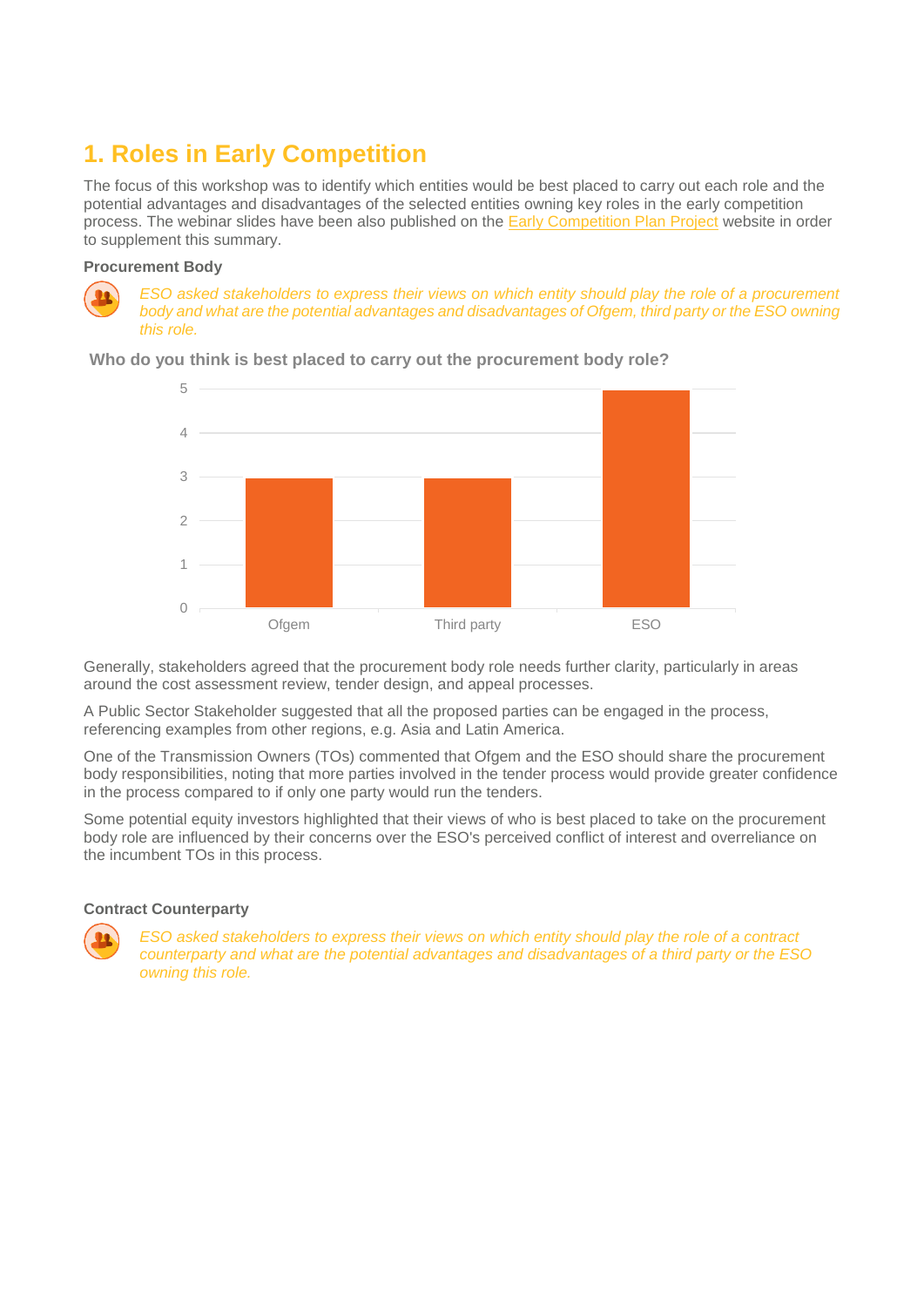

**Who do you think is best placed to carry out the contract counterparty role?**

Generally, stakeholders suggested that both parties could take on the contract counterparty role. Some of the TOs noted that the ESO would need to also consider how the liabilities and risks would be split between the two entities. A technology stakeholder considered whether Ofgem could fill the role of the contract counterparty. However, it was noted that at present Ofgem is not the contract counterparty for the nonnetwork solutions and Ofgem is not considered to be the best party to own this role.

A potential equity investor suggested that the overall process could be simplified by combining some of the roles, leading to fewer interfaces and a smaller amount of parties involved in the management of the entire process.

#### **Payment Counterparty**

*ESO asked stakeholders to express their views on which entity should play the role of a payment counterparty and what are the potential advantages and disadvantages of a third party or the ESO owning this role.* 



**Who is best placed to carry out the payment counterparty role?**

Generally, stakeholders agreed that the ESO should carry out the payment counterparty role. Some potential equity investors explained that they expect the Early Competition's end-to-end model to follow arrangements under the current regime, where Ofgem is the licence counterparty and it is effectively acting as the payment counterparty, but the payments are settled by an external entity (ESO).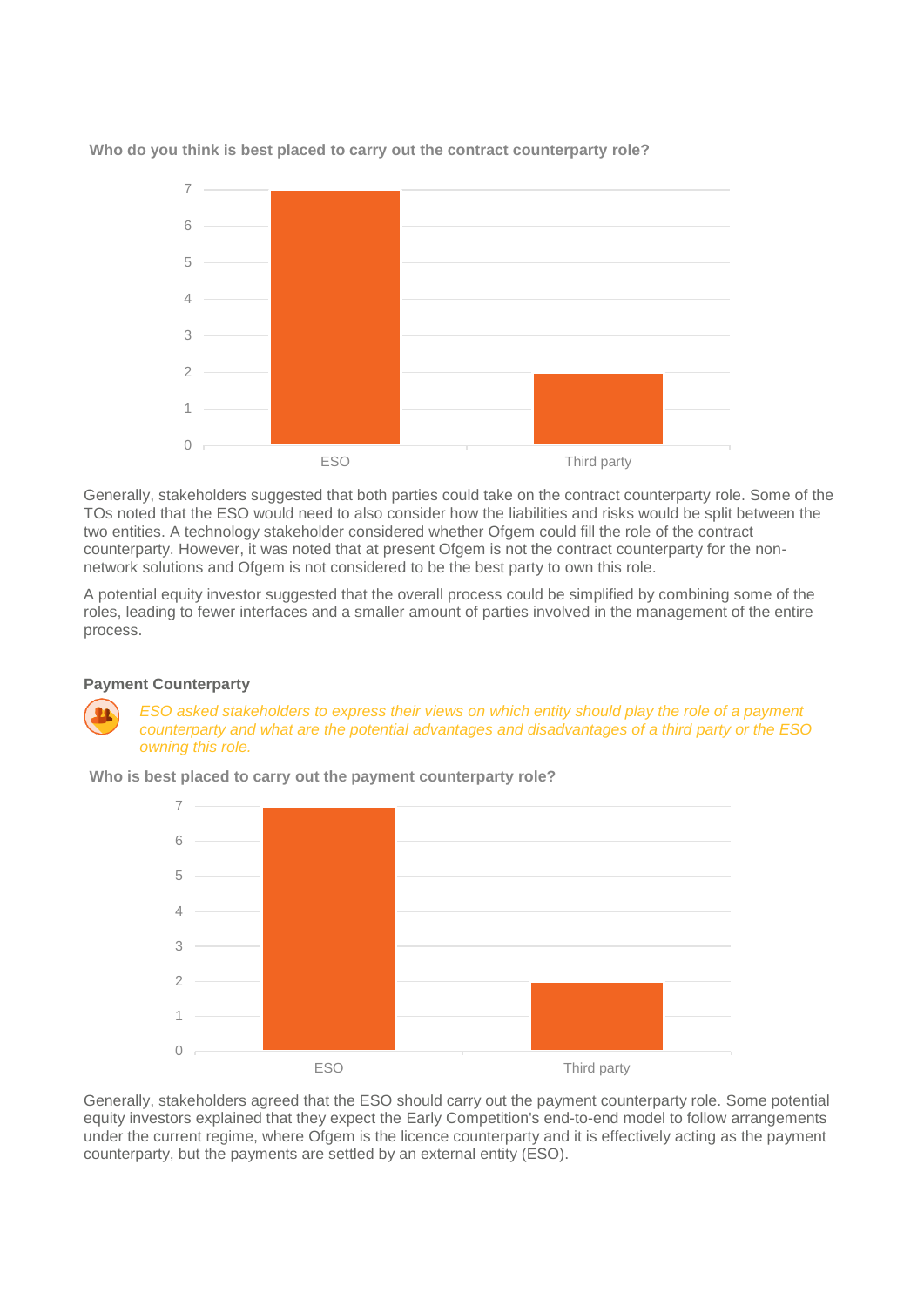One of the TOs highlighted that the entities' credit ratings should also be considered in the bidding process to ensure robustness of the payment counterparties.

#### **Ofgem's Role**

*ESO asked stakeholders to express their views on the Ofgem's role in early competition.*

Generally, stakeholders noted that the procurement body's role should be light touch and focused on the outcomes of the process, for example, Ofgem may want to approve a need case for a tender or approve the Cost-Benefit Analysis (CBA) methodology. A Public Sector stakeholder also noted that these roles should fit and align with Ofgem's current statutory duties.

#### **Network Planning Bodies**



*ESO asked stakeholders to express their views on how many current network planning roles would need to change for early competition.*

Multiple stakeholders agreed that the market may not be fully comfortable with the ESO's separation as it is unclear how the conflicts of interest will be managed if the TOs would be involved in the process.

One of the TOs also highlighted that a potential impact on a TOs activities needs to be considered if Early Competition will require the TOs to bid competitively. It was noted that the TOs are designed to operate under the enduring framework, which influences the way they put forward their business plans. Under Early Competition, the ESO would ask the TOs to go outside the framework in which their investors operate and where investments are assessed on a portfolio basis.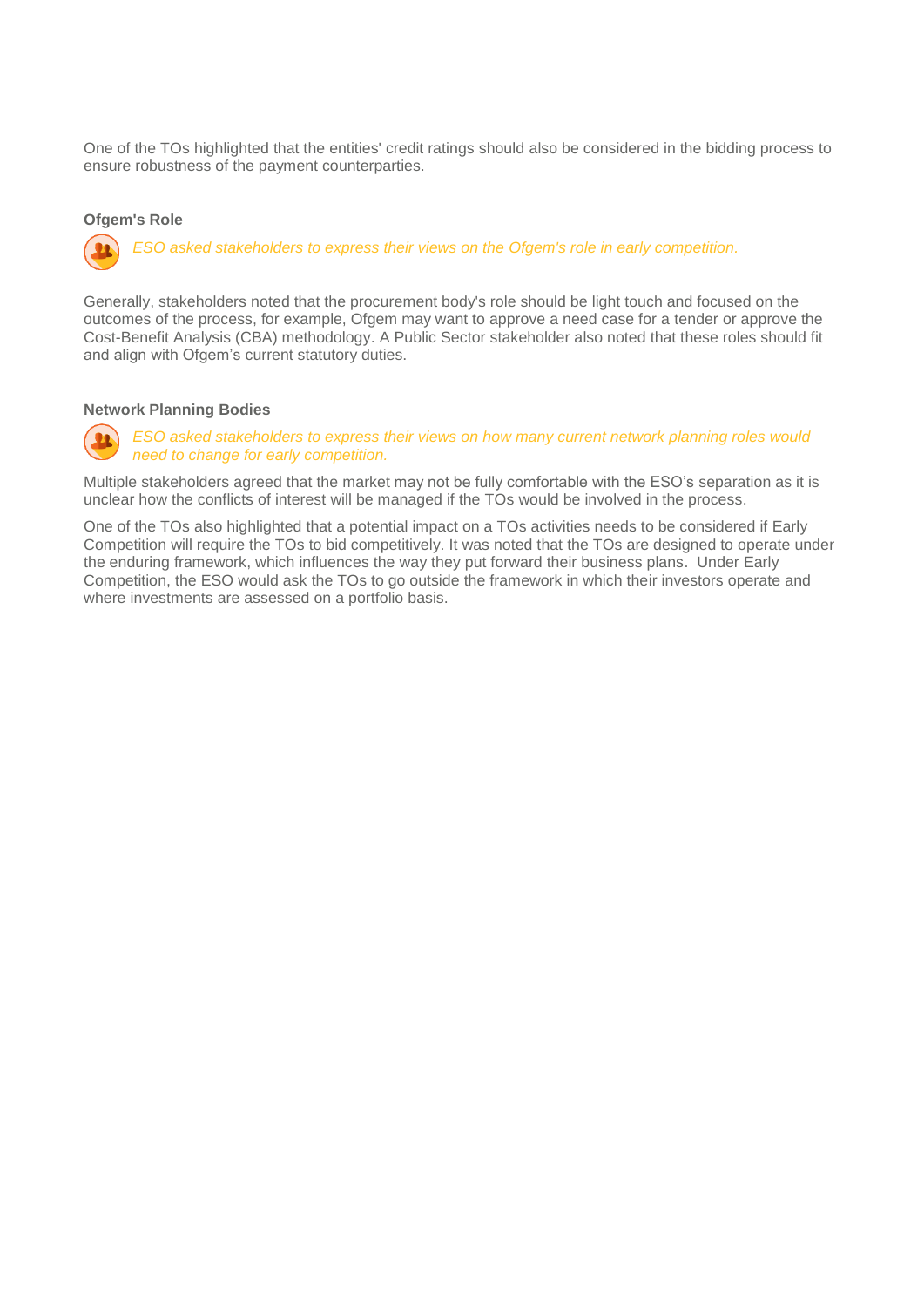## <span id="page-6-0"></span>**2. Indicative Solution Indentification Process**

The focus of this workshop was identifying the potential steps required to evolve the Interested Persons Options Submission process in order to enable stakeholders to constructively engage during the initial solution development.

We have scheduled additional workshops on the Indicative Solution Identification Process in order to enable stakeholders to engage on areas which we were not able to discuss due to lack of time, or where points of clarification on processes were required.

We received feedback during this session that the Interested Persons Process is not clear and as a result, we have invited the attendees at this workshop to a follow up workshop on the Indicative solution Identification process. The aim of the follow up workshop is to clarify the Interested Persons Process, in addition to discussing how Early Competition would interact with this process.

The workshop slides have been published on the **Early Competition Plan Project** website in order to supplement this summary.

#### **Interested Persons Process**



*ESO asked stakeholders to express their views on the current developments of the Interested Persons Process.*

Several stakeholders commented that the current process for the Interested Persons, which will feed into Early Competition, is unclear. Stakeholders discussed that the process will need to clearly define requirements, focusing particularly on the network needs. Stakeholders will need to have access to templates which they will be able to use to submit and propose solutions.

#### **Future Developments for Early Competition**

#### *ESO asked stakeholders to express their views on how to build on the existing Interested Persons Process.*

Several potential investors noted that this is a new process, and stakeholders will need some support from the ESO to understand what capabilities will be needed from a bidder's perspective.

Generally, stakeholders noted that there is little data published around the network needs (for example volume of constraints). Without this information, it will be challenging for the parties to assess whether they are interested in developing potential solutions for the identified network needs. One of the TOs noted that currently there is some data on boundary constraints, but more information is needed in order for the bidders to offer competitive bids which will drive value for customers.

Several potential equity investors are concerned about potential cost recovery. Absolute clarity on which parts of the network will be subject to competition and which won't will be key for potential bidders.

#### **Network Options Assessment (NOA)**



*ESO asked stakeholders to express their views on how to broaden the range of solutions in the NOA and how to increase transparency in the current process.* 

A number of stakeholders raised concerns on how the planning process is conducted. Some potential investors highlighted that the ESO should not expect new entrants to have a good understanding of the planning process. Instead, it should ensure that sufficient timeframes are set in the planning exercise in order to allow new entrants to participate in the process.

Some potential investors queried the roles of the planning exercises and the roles completed under the Early Competition can be interchanged. It was discussed that the planning of the network should already ensure that it promotes new technologies. Making this part of Early Competition could be very challenging and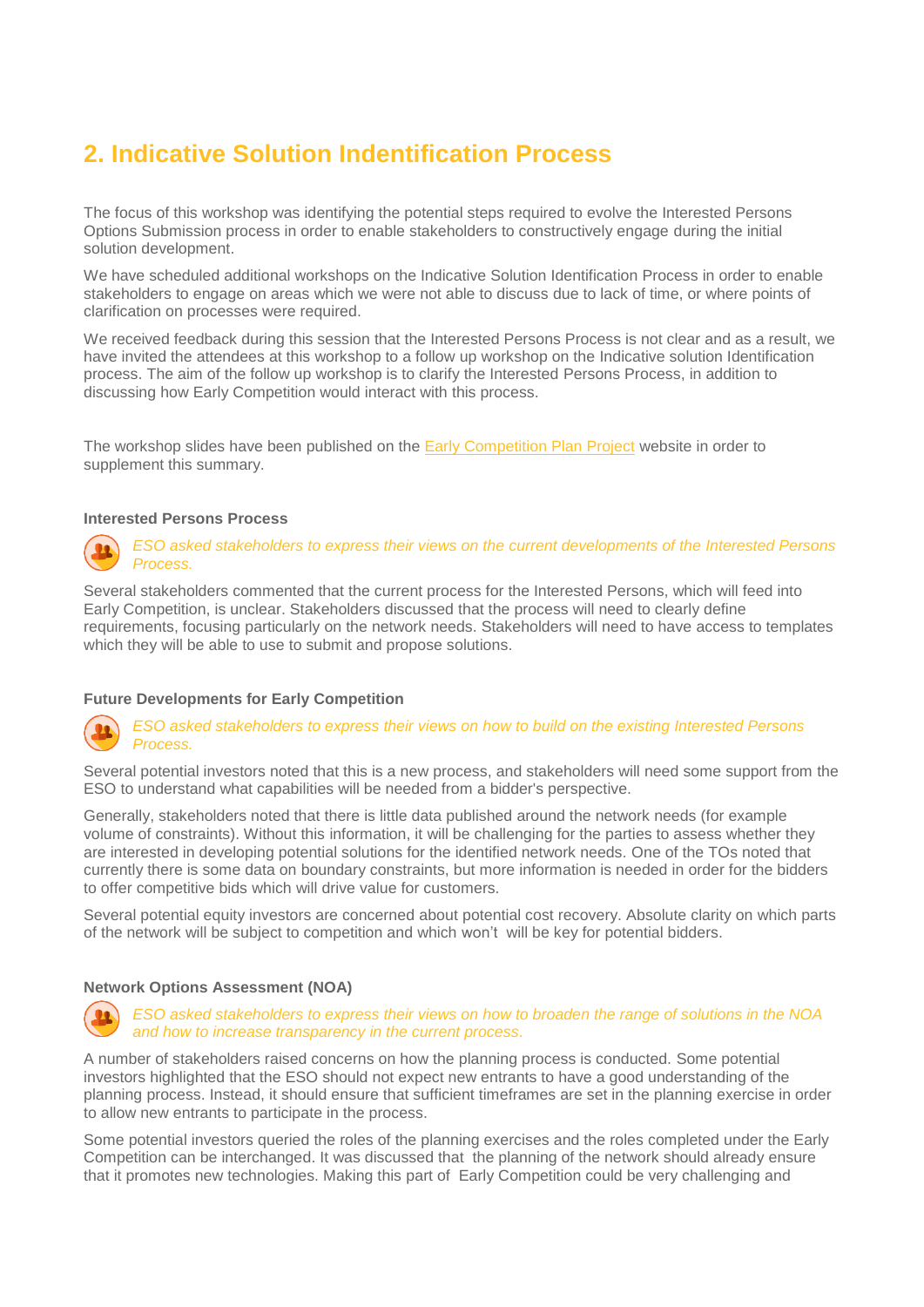potentially result in reduced value for consumers. A Public Sector Stakeholder noted that in other regions where there are multiple transmission owners embedded in the market, planning processes are undertaken by independent parties.

## <span id="page-7-0"></span>**3. Risk Allocation and Post-Preliminary Works Cost Assessment**

The focus of this workshop was identifying how the proposed Post-Preliminary Works Cost Assessment process can be structured. We sought feedback from stakeholders on how this process might work in practice to ensure that the required information is available to bidders and consumers will remain to be adequately protected.

Stakeholders were provided with pre-read material, consisting of an overview of the session and presented with questions and examples to consider prior to the webinar.

The workshop slides have been published on the [Early Competition Plan Project](https://www.nationalgrideso.com/future-energy/projects/early-competition-plan) website in order to supplement this summary.

#### **Post-Preliminary Works Cost Assessment Process Interactions**



*ESO asked stakeholders to express their views on how the Post-Preliminary Works Cost Assessment might work with earlier process steps.* 

Multiple TOs noted that currently it is their responsibility to ensure that the costs are efficient and they are obliged to defend the process and recommendations to Ofgem. These proposals are then compared by Ofgem with a large database comprising project costs on comparable types of projects.

#### **Post-Preliminary Works Cost Assessment Structure and Parameters**



*ESO asked stakeholders to express their views on the potential structure of and parameters within the Post-Preliminary Works Cost Assessment.* 

Some stakeholders noted that the ESO should develop clear guidance on whether potential future changes to the costs will be categorised into permissible and non-permissible costs. These proposed increases should then be assessed on a case-by-case basis. Alternatively, the ESO should predefine, at an early stage of the tender process, which costs bidders will be allowed to change at a later stage.

Generally, stakeholders noted that an introduction of a standardised cap, which excludes potential project's nature and complexity, would not be the right approach. Therefore, having a uniform cap could be too simplistic for the purpose of Early Competition. A potential equity investor suggested to propose flexibility in the process, by giving the ESO an option to remove the cap.

A potential equity investor noted that this will be driven by the quality of the data available in the bidder's data room, which will be only be broadly related to any solution. In a review of the costs, the ESO should ensure that it is not influenced by the price/cost during the assessment of the risks. For instance, the procuring body should enquire why bidders are proposing significantly lower pricing than expected.

#### **Post Post-Preliminary Works Cost Assessment Risk Considerations**



#### *ESO asked stakeholders to express their views on how risk sharing could remain relevant after the Post-Preliminary Works Cost Assessment.*

Some TOs noted that the ESO's view on the risk considerations is reasonable. Stakeholders also noted that the changes to the pre-commencement and post-construction conditions are relatively consistent across the similar type of projects.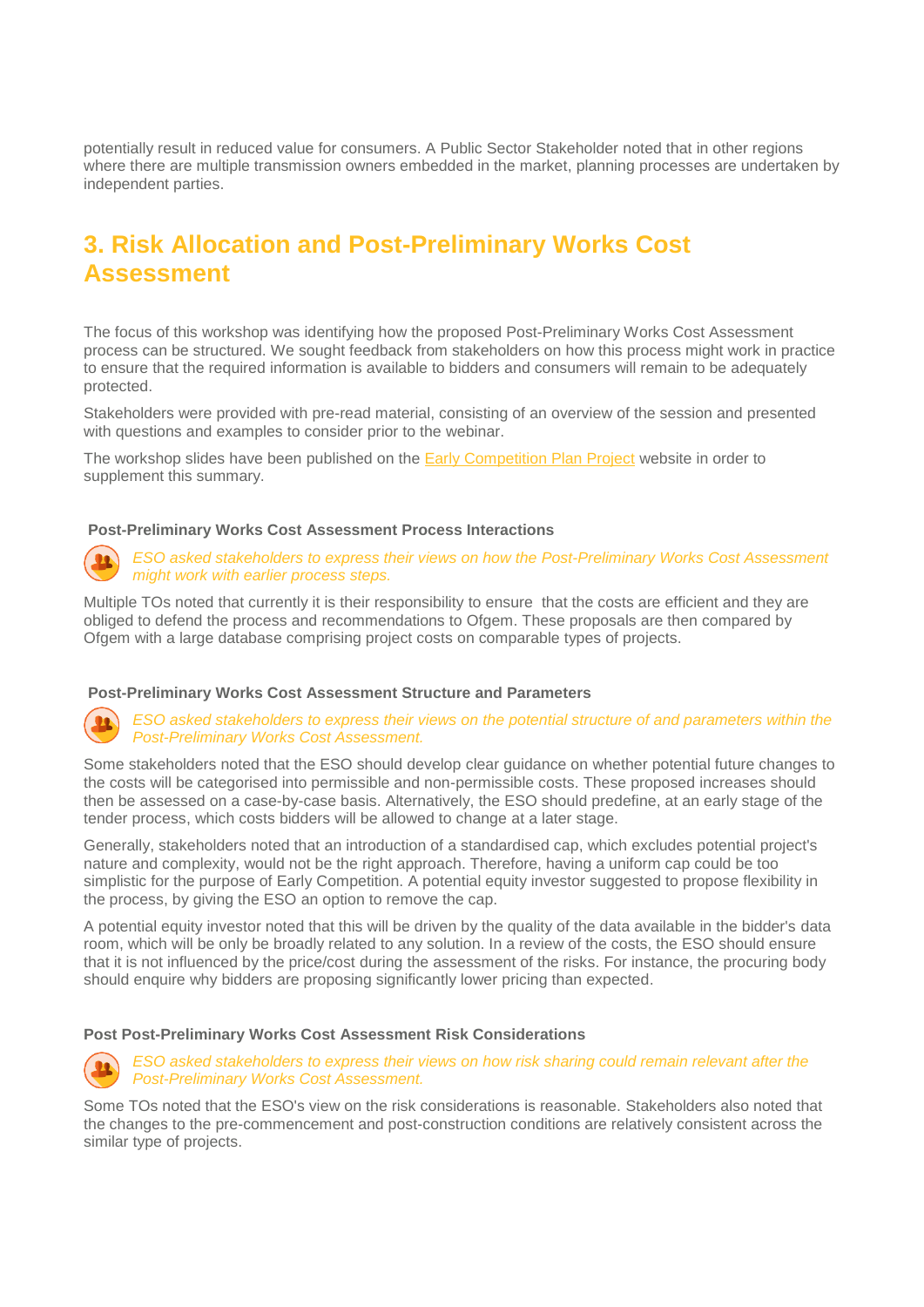A TO highlighted that the land right will be one of the potential shared risks, but the ESO should consider how much effort should be required from bidders. The time and resources required to complete contract negotiations with landowners may vary and may take more time than expected when landowners are not enthusiastic about the negotiations.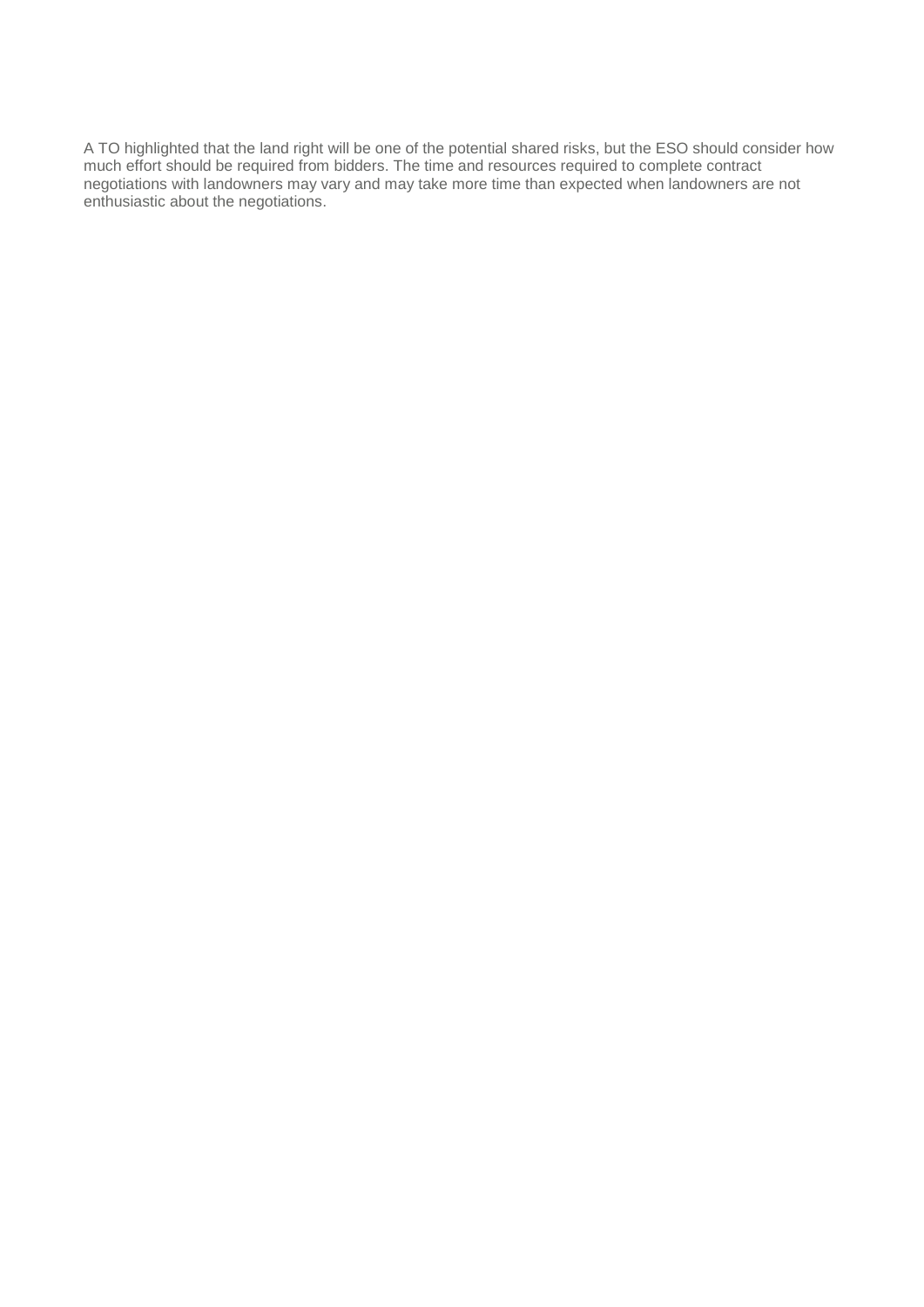## <span id="page-9-0"></span>**4. Operational Incentives**

The focus of this workshop was on the comparison of the availability-based operational incentives in the context of Early Competition.

Stakeholders were provided with pre-read material, consisting of an overview of the session and questions and examples for stakeholders to consider prior to the webinar.

The workshop slides have been also published on the Early Competition Plan website in order to supplement this summary.

#### **Key Design Components**



*ESO asked stakeholders to express their views on the key design components of the identified availability incentives (Voltage, Stability and OFTO TR6).*

Generally, stakeholders thought that the ESO should consider how incentives should be set, based on known issues of the existing availability incentives in transmission. For example, issues around the integrated networks and non-network solutions and how the ESO plans to identify and locate the cause if there is a shortfall in the availability of an integrated network.

A public sector stakeholder also noted that to a great extent the structure will depend on the defined length of a contract or a licence. One potential investors noted that the reference to network infrastructure is sensible, but it will depend on the technical and performance requirements, which should be embedded in either a contract or a licence.

#### **Potential Early Competition Incentive Design**

*ESO asked stakeholders to express their views on the potential structure of an availability incentive for early competition.*

A potential equity investor noted that the tender documents will need to be clear on what is the minimum performance requirement, what are the incentives in place and what is the monitoring system to track the performance. Investors are expected to factor all these uncertainties and risks into their pricing. Probably in the case of the innovative solutions or more integrated solutions, the incentive design will require further consideration, as the relevant parties may not have available data to assess the performance.

A public sector stakeholder highlighted that there has been a lot of work done in developing the OFTO regime in order to make the ownership boundaries clear to all stakeholders and to set these out in the STC and in relevant arrangements governing interactions between parties. The key part of the work for the Early Competition incentive design will be to understand whether there are any arrangements which could be set out in the codes or elsewhere that will help to define areas of responsibility.

#### **Environmental and Timely New Connections Incentive Proposals**



*ESO asked stakeholders to express their views on the environmental and the Timely New Connections incentive proposals presented in the Phase 2 Consultation.* 

This section was not directly discussed with stakeholders. We encourage stakeholders to send us specific comments on these incentive proposals.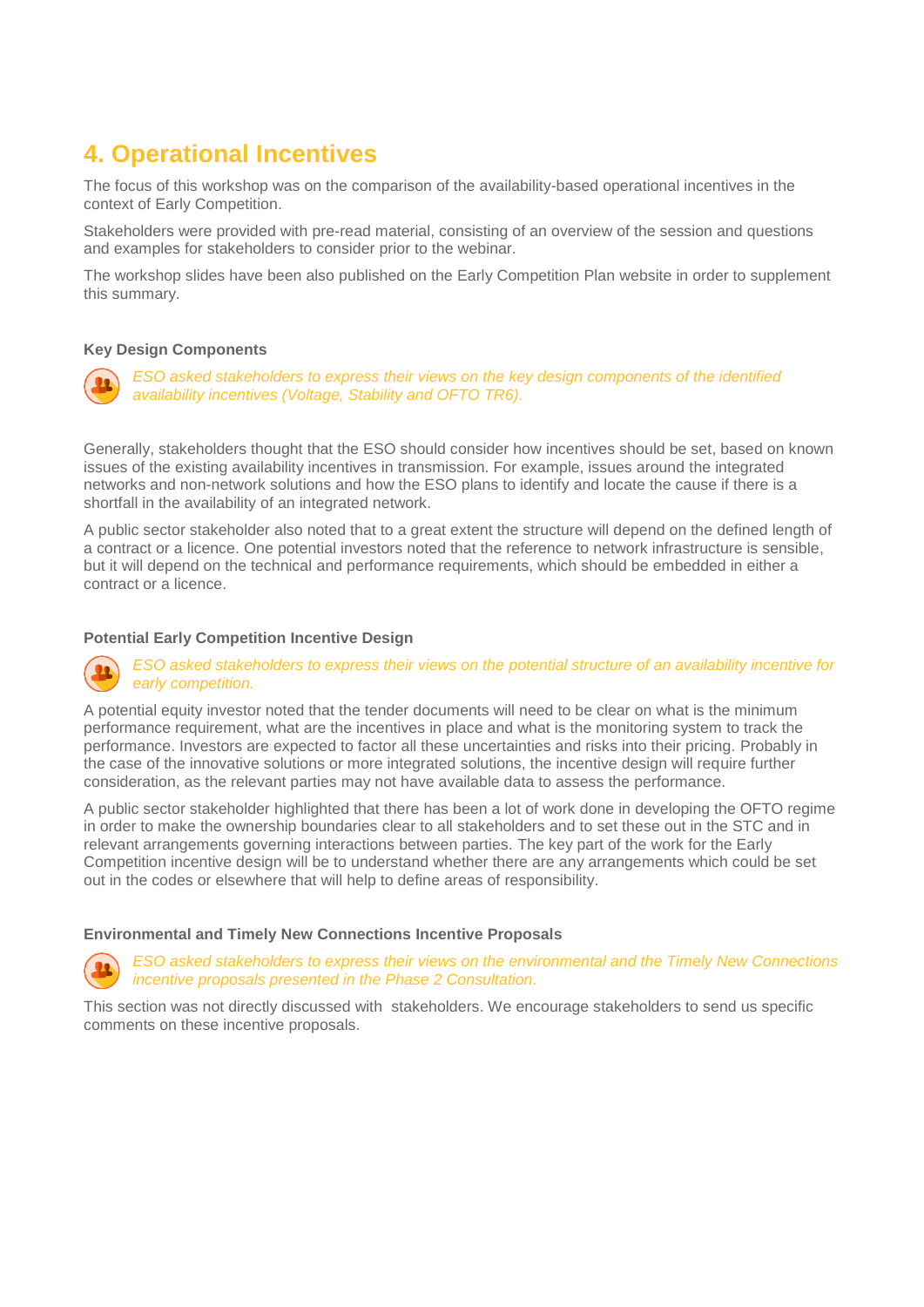## <span id="page-10-0"></span>**5. Heads of Terms and Industry Code Impacts**

The focus of this workshop was on the development of the potential licence or contract heads of terms as well as the potential impacts and changes required to the industry codes.

Stakeholders were provided with pre-read material, consisting of an overview of the session and presented with questions and examples to consider prior to the webinar.

The workshop slides have been published on the [Early Competition Plan Project](https://www.nationalgrideso.com/future-energy/projects/early-competition-plan) website in order to supplement this summary.

#### **Potential Early Competition Contract Complexities**



*ESO asked stakeholders for their views on the current proposal and identify where potential changes may be required in respect of early competition.* 

Generally, stakeholders commented that the standard contract should be sufficiently flexible to cater for instances where non-network solutions can rely on the existing contracts to develop a potential bid solution for a new need. Stakeholders assume that the requirements that are subject to competition will be clearly stated and defined, so the competition will not include any additional elements.

Potential investors commented that the debt competition needs a well-developed version of the heads of terms to be shared with the capital market at an early stage of the tender process.

A construction stakeholder commented that there are concerns about the proposal of the performance bonds, particularly around the extent of bidders' liabilities under the performance bonds. It was noted that the performance bonds would reflect lack of trust between the ESO and the bidders. Currently, TOs are not required to provide this security. If under Early Competition, other bidders would be required to provide performance bonds, then this could potentially create an unlevel playing field if TOs would be also exempt of providing this security under Early Competition.

A technical stakeholder and a public sector stakeholder noted that the heads of terms should set out obligations in such a way that would not hinder development of new connections.

#### **Industry Code Impacts**



*ESO asked stakeholders for their views on where industry code changes could be required in respect of early competition*.

Some TOs noted that the classification of the expected changes required to be applied to the industry codes is reasonable.

A public sector stakeholder highlighted that in order to effectively facilitate the review panel, the ESO should clearly divide the required changes into two groups. One group would consider which changes are required in consequence of introducing a new regime. The second group would consider which changes would be substantive and would involve a reconsideration of the fundamental objectives of the relevant provision.

**Potential Competitively Appointed Transmission Owner (CATO) System Operator-Transmission Owner Code (STC) Obligations**

*ESO asked stakeholders to express their views on what could be potential obligations for CATOs in the future in respect of the STC obligations.*

Generally, stakeholders agreed with the ESO's proposed position. Planning is considered to be a crucial element of the CATOs. One of the TOs suggested that the ESO should focus on stronger coordination to keep the procurement body and Ofgem within the boundaries of their defined roles to have a process that doesn't undermine the current and future planning as well as the TO's operations. Planning is expected to become more fragmented and the ESO will have a much stronger role in system planning.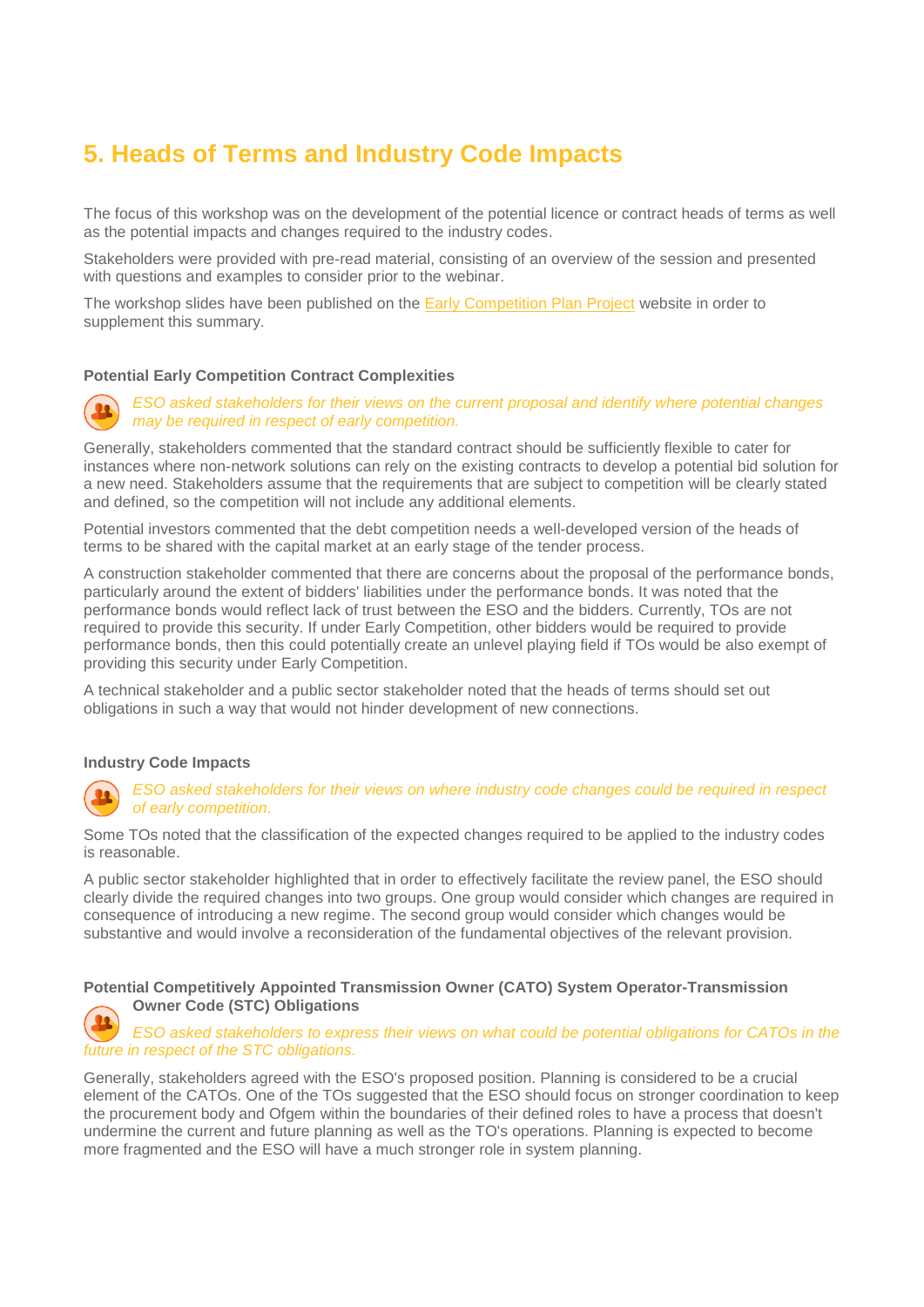Some TOs raised concerns about incorporating CATOs into the governance panel as there may be too many parties voting, however the voting power may not be proportionate.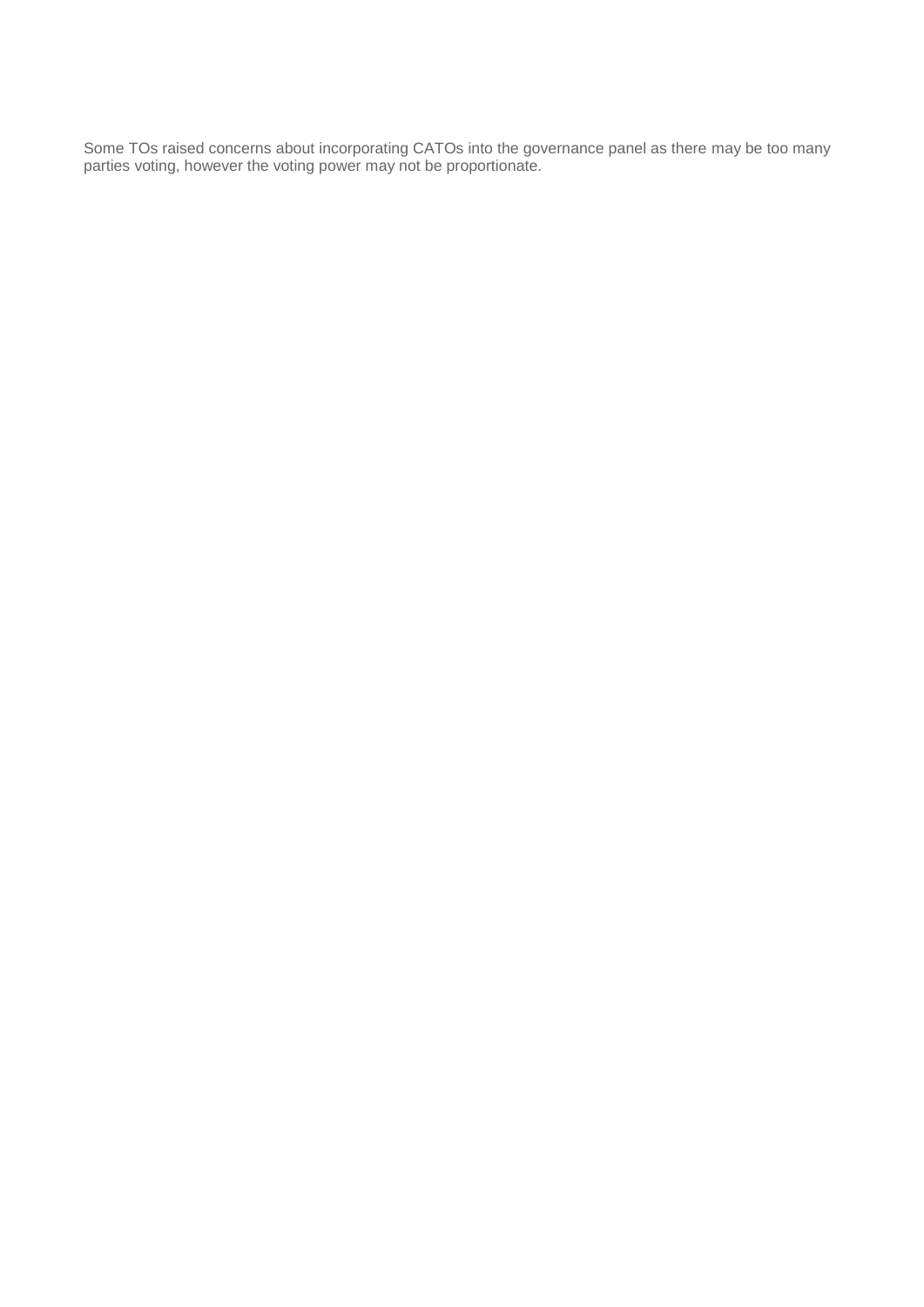## <span id="page-12-0"></span>**6. ESO Role in Distribution**

The focus of this workshop was to understand stakeholder views on what should be the ESO's role in distribution.

The workshop slides have been published on the [Early Competition Plan Project](https://www.nationalgrideso.com/future-energy/projects/early-competition-plan) website in order to supplement this summary.

#### **Procurement Body**

*ESO asked stakeholders to express their views on which entity should play the role of a procurement body and what are the potential advantages and disadvantages of Ofgem, third party or the DSO owning this role.* 





Stakeholders generally agreed with the ESO's view that the roles of a procurement body can be fragmented across multiple entities, and this is also consistent with the timescales in which distribution needs to evolve. Some DNOs commented that there should be a periodic review of if and how well the system is working.

#### **Network Planner**

*ESO asked stakeholders to express their views on which entity should play the role of a network planner and what are the potential advantages and disadvantages of a third party or the DSO owning this role.* 

**Which party do you feel is best placed to perform the network planner role during ED2?**



A DNO noted that the network planner should have visibility of the value assessment for the proposed solutions and monitor bidder's accountability. As the ownership of the value assessment may change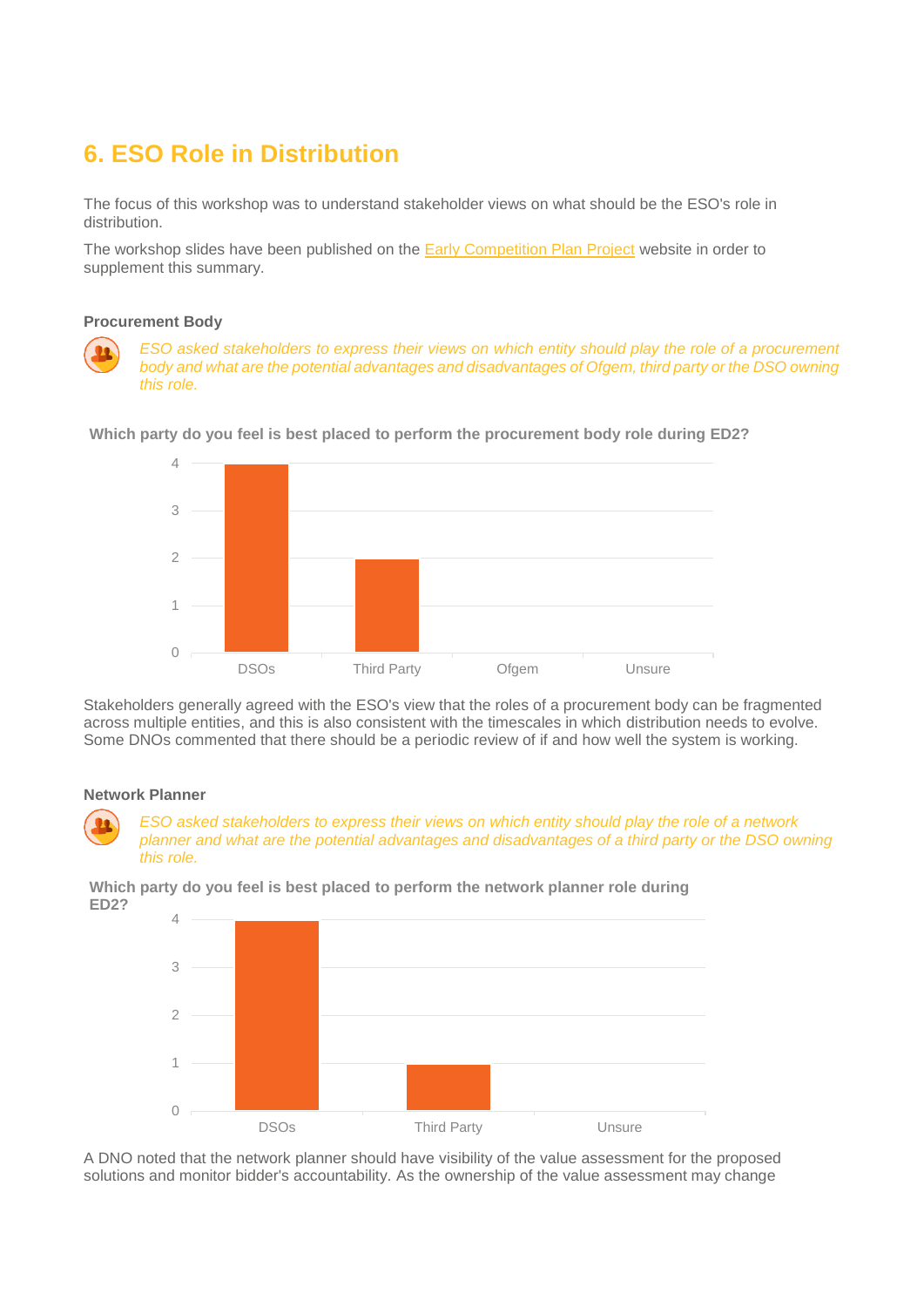throughout the tender process and there needs to be a counterparty who has the visibility of how the value changes. Other stakeholders agreed with this view and commented that a DNO and DSO will be best placed to make these decisions. There is a risk of a conflict of interest, but it will be balanced out by the strength of the licence framework with a number of mechanisms in place that mitigate this risk.

#### **Contract Counterparty**

*ESO asked stakeholders to express their views on which entity should play the role of a contract counterparty and what are the potential advantages and disadvantages of a third party or the DSO owning this role.* 

**Which party do you feel is best placed to perform the contract counterparty during ED2?**



A majority of stakeholders noted that DSOs would be the most suitable party, however some stakeholders' views were fragmented. One of the DNOs noted that, if possible, they would prefer the role of the operating and the contract counterparties to be taken by one entity.

A construction stakeholder noted stakeholders would prefer to operate under licence arrangements due to a route to escalate any issues.

#### **Payment Counterparty**

*ESO asked stakeholders to express their views on which entity should play the role of a payment counterparty and what are the potential advantages and disadvantages of a third party or the DSO owning this role.* 



**Which party do you feel is best placed to perform the the payment counterparty role during ED2?**

One of the DNOs noted that the ESO should consider who processes the payment transactions and with which entity there would be a minimum number of handoffs.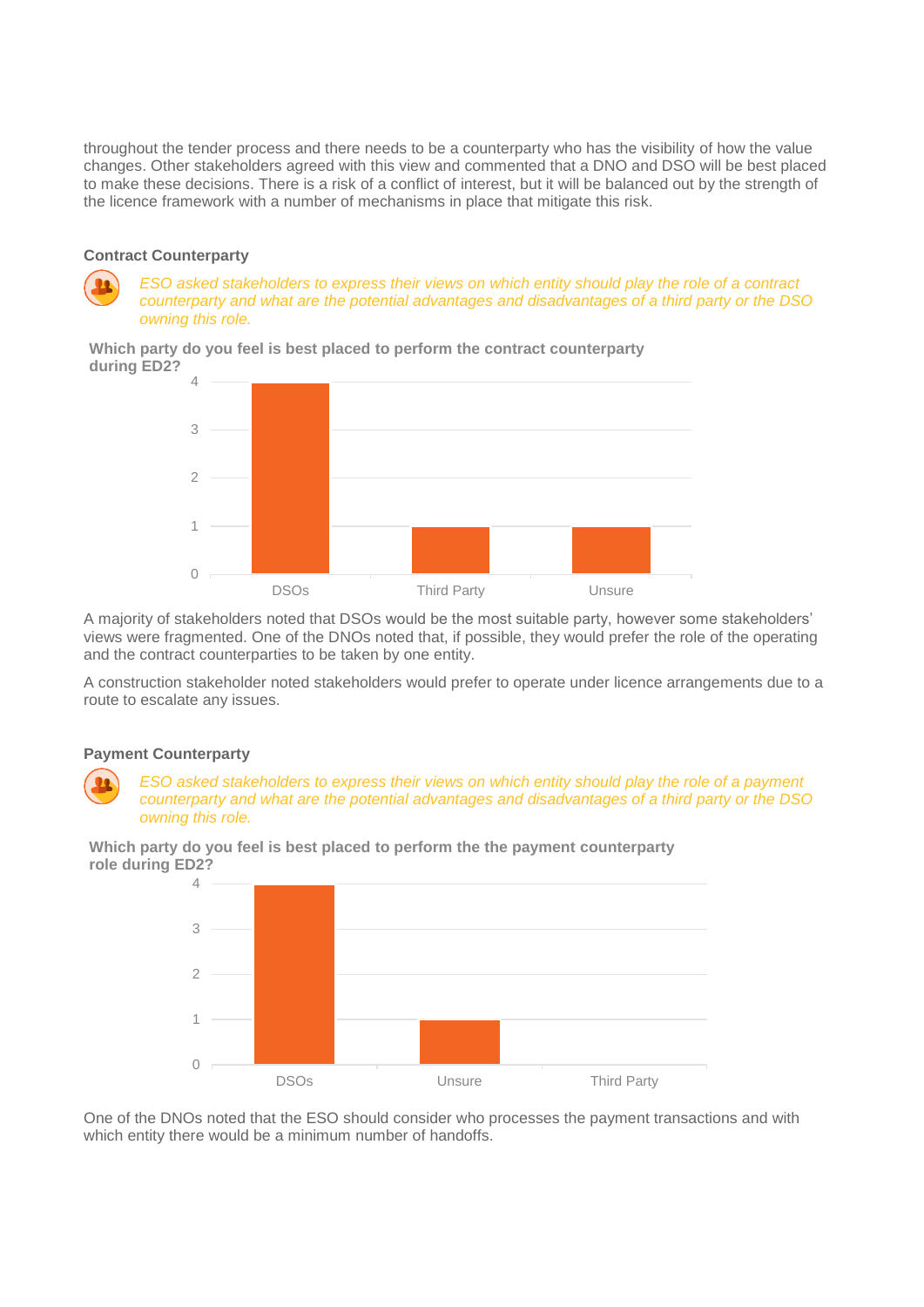#### **Ofgem's Role**



**Should Ofgem perform Approver and license counterparty roles if early competition is introduced?**



Stakeholders agreed Ofgem would be best placed to perform the Approver role as it is a regulated authority.

Some DNOs highlighted that Ofgem will need additional support from third parties to gain wider perspective. There is a need for independent and proportionate review and perspective of Ofgem's role (such as approver and supervisory) and decisions in order to ensure that the value for money objective is maintained.

**Which of the following roles do you feel Ofgem is best placed to perform?**



The diagram above presents results from a stakeholder poll. In total one stakeholder responded, suggesting that Ofgem in best placed to perform the auditor's role.

#### **Other Potential Roles**

*ESO asked stakeholders to express their views on the potential roles in distribution that would add value for consumers.*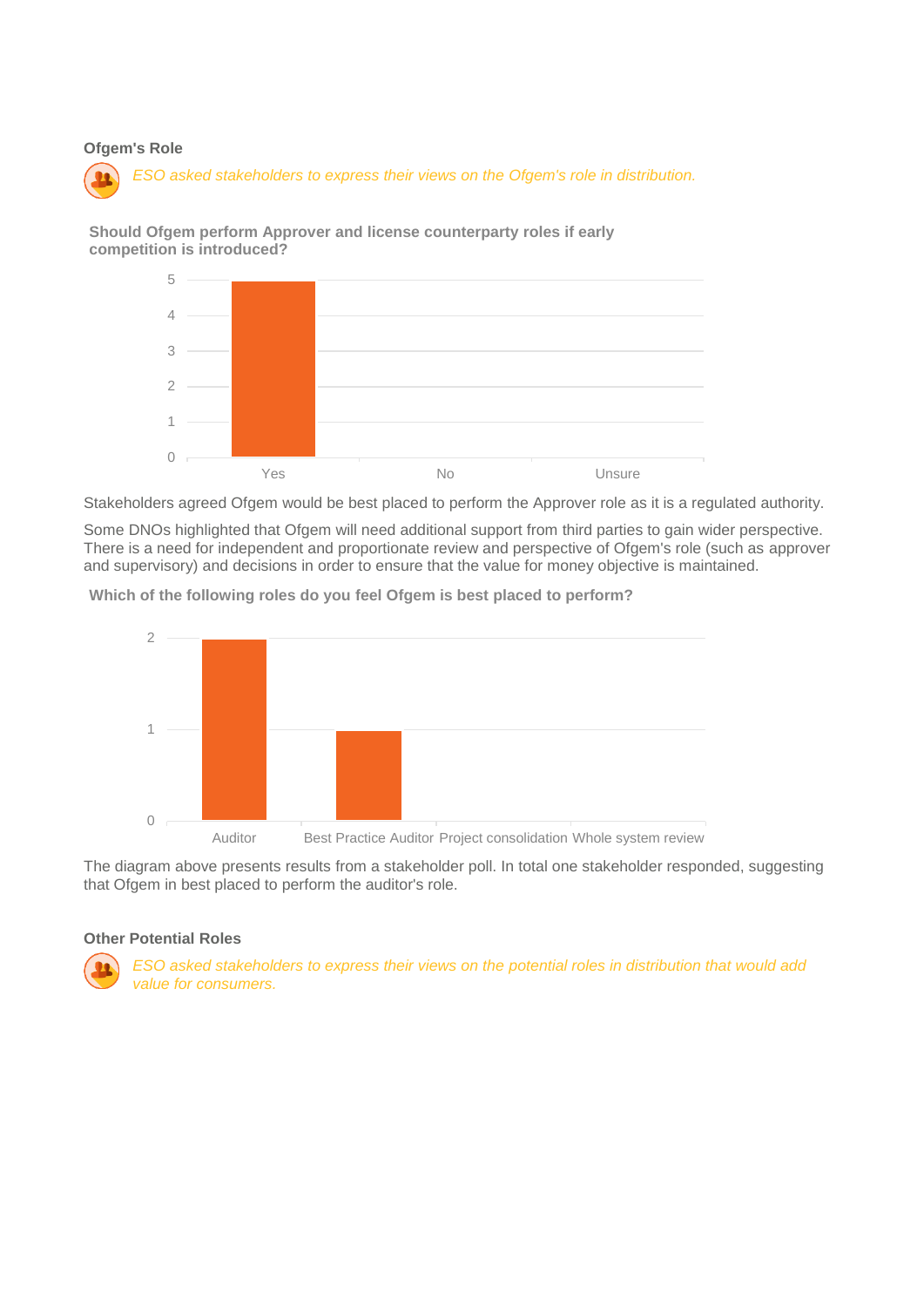

2 2 **Which of the following roles do you think will add value for consumers?**

The diagram above presents results from a stakeholder poll. In total four stakeholders responded, suggesting that the roles of auditor, project consolidation and whole system review will add value for consumers.



1 1 **Which of the following roles do you feel a third party is best placed to perform?**

Stakeholders noted that Ofgem is best placed to lead the role of an auditor and project consolidation, however an independent third party will need to complete a whole system review.



3 **mechanism in place?Which of the following roles do you feel is best performed by the existing** 

Stakeholders noted that there could be a benefit if the ESO would decide to introduce a role of best practice auditor. This role, however, would be only successful if the best practice auditor were to standardise processes that would improve transparency and consistency. A potential example of an entity that is providing this role at a very high standard is the Energy Networks Association.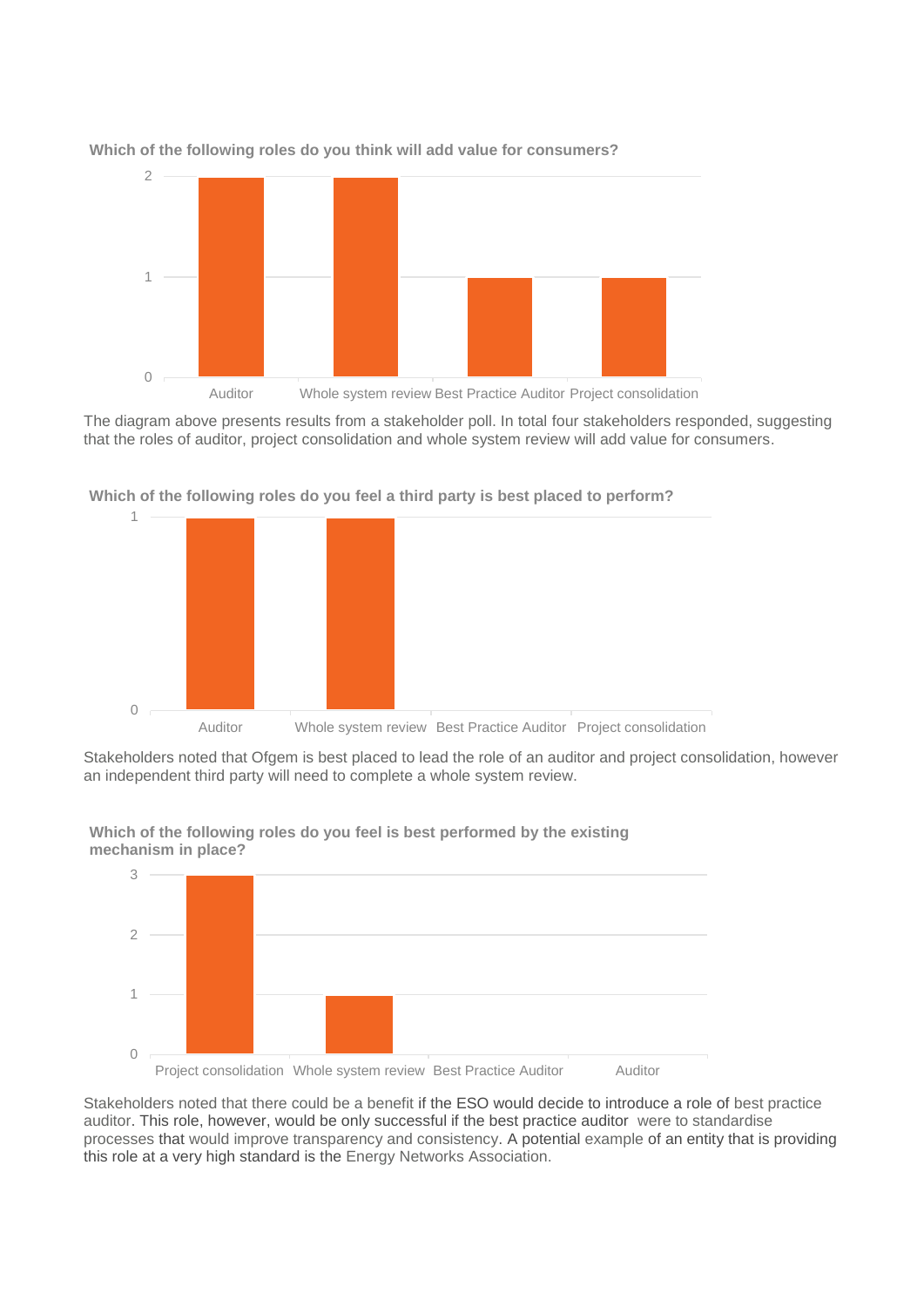## <span id="page-16-0"></span>**7. Information Provision**

The focus of this workshop was on identifying the type of sensitive and confidential information shared at different stages of the tender process, and what the appropriate protection measures could be.

Stakeholders were provided with pre-read material, consisting of an overview of the session and presented with questions and examples to consider prior to the webinar.

The workshop slides have been published on the **Early Competition Plan Project** website in order to supplement this summary.

#### **Pre-Tender Information Requirements**

*ESO asked stakeholders to express their views on what information should be shared with the market prior to a launch of the early competition tender process.*

4 **study?Is it possible/practical to provide information to bidders before they start development of their technical proposal that removes the need for an impact** 



Some potential equity investors noted that the information at the pre-tender stage should include the needs case, a high-level scope, well defined assessment criteria and pre-qualification conditions. Stakeholders considered that the Expression of Interest or Request for Information could include voltage, geographical constraints, indicative solution, assumed in-service date and need case strength.

Some potential investors noted that a single process for managing requests and a single point of contact are easier to manage. It would also be difficult for the information to be shared ahead of a single solution being put forward as a lot of studies would need to be undertaken.

#### **Tender Information Requirements**



*ESO asked stakeholders to express their views on the use and protection of potentially sensitive and confidential information during the tender stage.*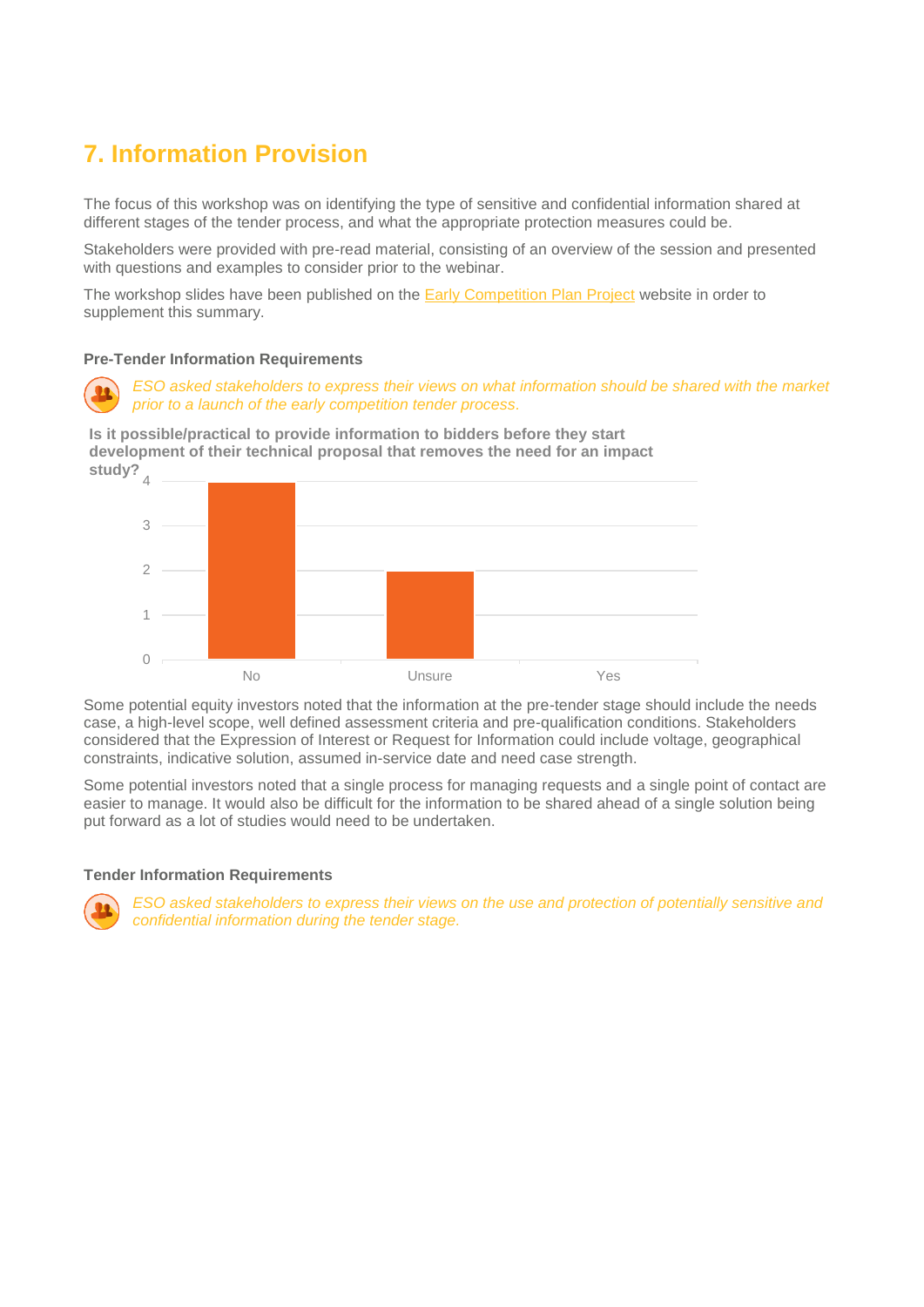

**Do you agree with our current thinking on presubmission review?**

Generally, stakeholders noted that a right level of detail will need to be shared with the bidders. Some issues can be mitigated by providing as much information as early as possible in order to allow bidders to develop mitigation options. In some cases, however, the issue may occur because the information belongs to other network users (including the TOs), which will not be disclosed to the market and therefore leading bidders to make assumptions that increase the level of uncertainty.

Stakeholders believe that there may be a need for bilateral agreements in order to enable document sharing between the parties linked to the current processes. Some TOs suggested that punitive penalties, instead of financial penalties, should be introduced for misuse of confidential information.

#### **Post-Award Information Requirements**

*ESO asked stakeholders to express their views on the potential mechanisms to manage the flow of potentially sensitive and confidential information between the winning bidder, ESO and TOs.*

1 **Do you believe changes will be required to codes?**



Generally, stakeholders agreed with the detail of the proposed mechanisms to manage the information exchange between the stakeholders and noted that some changes to the codes will be required. The diagram above presents results from a stakeholder poll. In total one stakeholder responded, suggesting that changes to the codes will be required.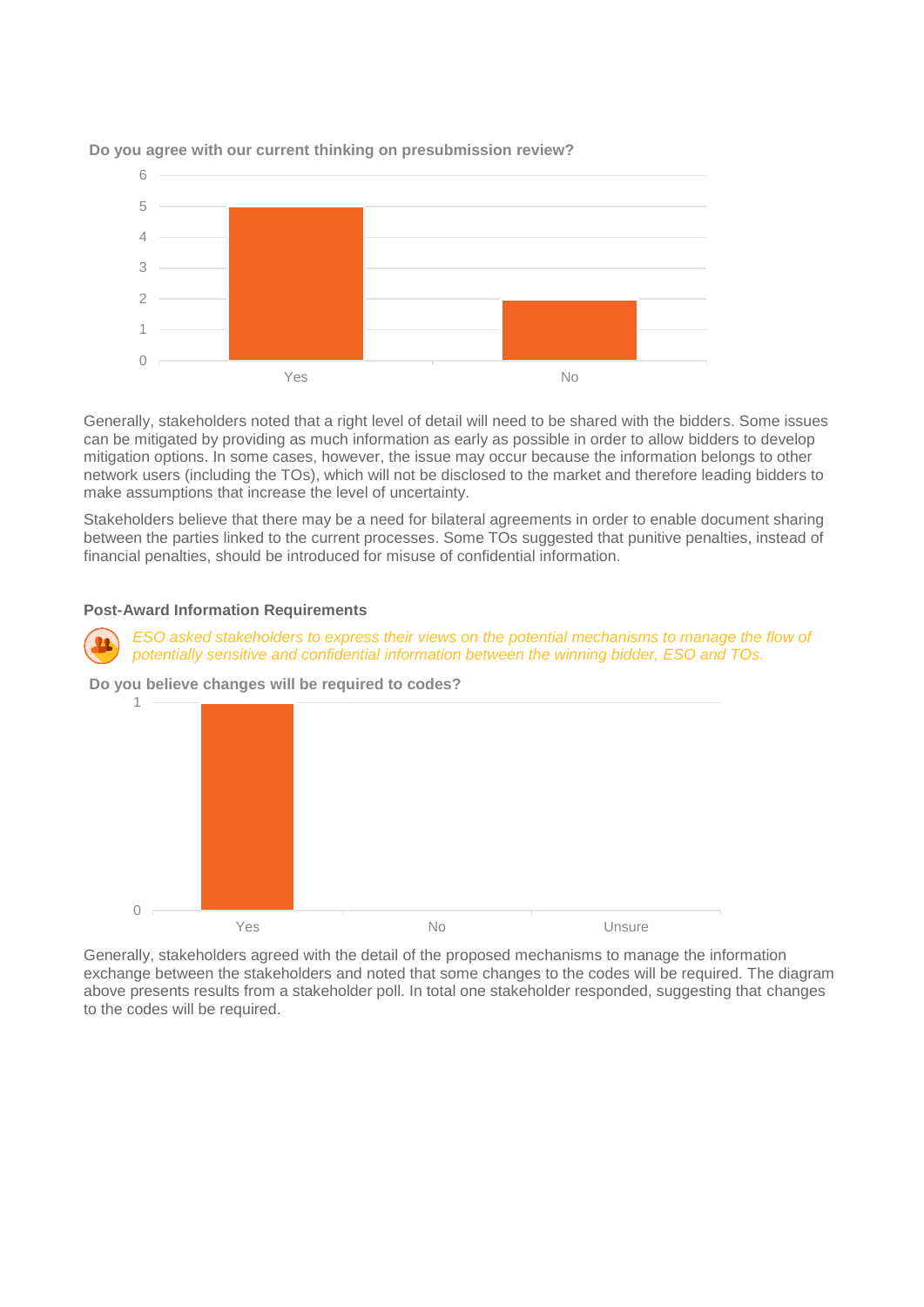## <span id="page-18-0"></span>**Workshop Stakeholder Feedback**

In total, we held 13 stakeholder workshops following the Phase 2 Consultation to understand stakeholder views on 7 specific subject areas being currently developed for the Phase 3 Consultation. At the end of the webinar, participating attendees were asked to complete a short survey on the quality of the hosted workshops.

**Overall workshop participation** provided feedback on what else the ESO can do to meet their needs.

#### **Indicative Solution Identification Process**

- I feel like there was a lack of preparation on the side of National Grid ESO. For example, a lack of understanding of the existing processes such as the Interested Parties and the NOA process, how these interact and then the impact of them. I know it is hard to do a remote workshop, and I believe the team did manage to successfully get a discussion going from everyone who wasn't necessarily the loudest. So well done on this point. I think it might helpful to do overall fewer sessions to keep engagement high. It is a lot of commitment to attend all of these and it is difficult to follow the narrative without attending them all.
- Give a clearer outline of the ESO's ideas and proposals rather than ask everyone else what they think.

#### **Operational Incentives**

- We support the availability incentive concept. OFTO would be a good starting point. Exceptional event clarity knock on impacts from another TO, and short term incentives e.g. no current OFTO incentive short term to avoid a windy day.
- Understanding the ambiguity around an exceptional event would be good so that risk for the provider can be understood and weighted against the commercial underpins of the contract. Moreover, clarity about how this could be managed and arbitrated to a successful and acceptable outcome would help greatly. Clarity about monitoring performance, transparency on any limitations of this and how a resolution can be sought in the inevitable grey areas that would exist would support practical, dare I say, simpler day to day contact management.

#### **How we will improve**

We have scheduled additional workshops in cases where the original timescales were not sufficient to discuss all points with stakeholders, or where points of clarification on processes were required.

We will also endeavor to clarify the outstanding points raised by the stakeholders in the upcoming Phase 3 Consultation.

In regards of any future targeted stakeholder discussions, where possible, we will try to limit the number of webinars on the same topic to ensure the greatest level of engagement from all stakeholders.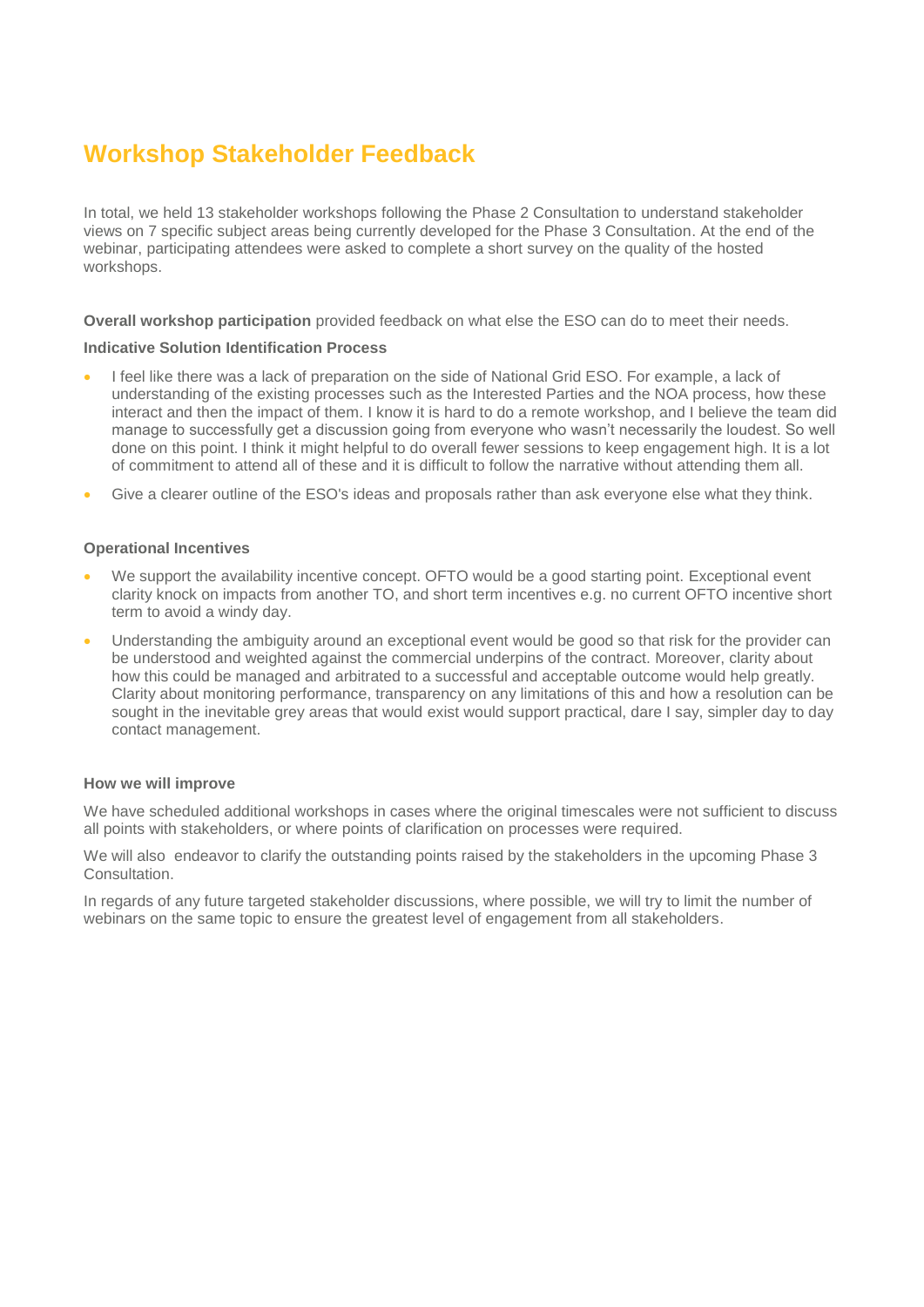## <span id="page-19-0"></span>**Workshop Attendees**

The table below presents a list of companies and the stakeholder groups represented at the workshops.

| Company                                       | Stakeholder type/group            |
|-----------------------------------------------|-----------------------------------|
|                                               |                                   |
| <b>Balfour Beatty</b>                         | <b>Construction Company</b>       |
| <b>BEIS</b>                                   | <b>Public Sector Stakeholder</b>  |
| <b>Electricity Networks Stakeholder Group</b> | <b>Public Sector Stakeholder</b>  |
| <b>Electricity Power Network Consultants</b>  | Advisers                          |
| <b>Highview Power</b>                         | <b>Construction Company</b>       |
| <b>Hydro Power Storage</b>                    | <b>Technology Company</b>         |
| Iberdrola                                     | Generator                         |
| <b>National Grid Ventures</b>                 | Non-Regulated Utility Company     |
| National Grid Electricity Transmission        | <b>TOs</b>                        |
| <b>NW Energy</b>                              | <b>Potential Equity Investors</b> |
| Ofgem                                         | <b>Public Sector Stakeholder</b>  |
| <b>Schneider Electric</b>                     | <b>Technology Company</b>         |
| Scottish Hydro Electric Transmission          | TO and DNOs                       |
| <b>Scottish Power</b>                         | TO and DNOs                       |
| <b>Shemar Power Engineering</b>               | <b>Technology Company</b>         |
| Siemens                                       | Generator                         |
| <b>Smart Energy Networks</b>                  | Design Company                    |
| <b>SmartWires</b>                             | <b>Technology Company</b>         |
| Societe Generale                              | <b>Potential Debt Investors</b>   |
| Storelectric                                  | <b>Construction Company</b>       |
| <b>SP Energy Networks</b>                     | TO and DNOs                       |
| <b>SSE</b>                                    | TO and DNOs                       |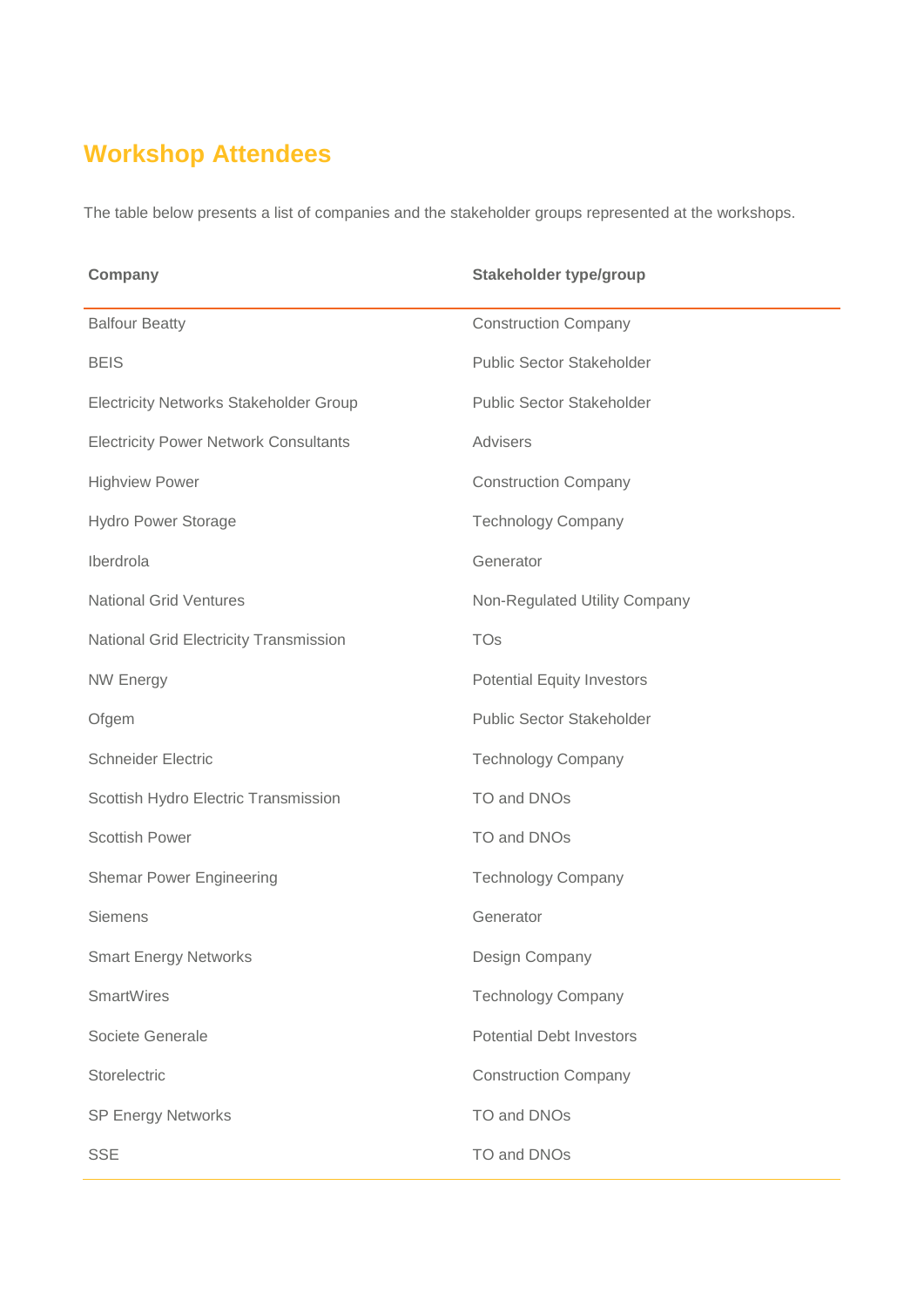Transmission Investments **Potential Equity Investors** 

Western Power Distribution **DISTER CONTACT CONCIDENT** DNOs